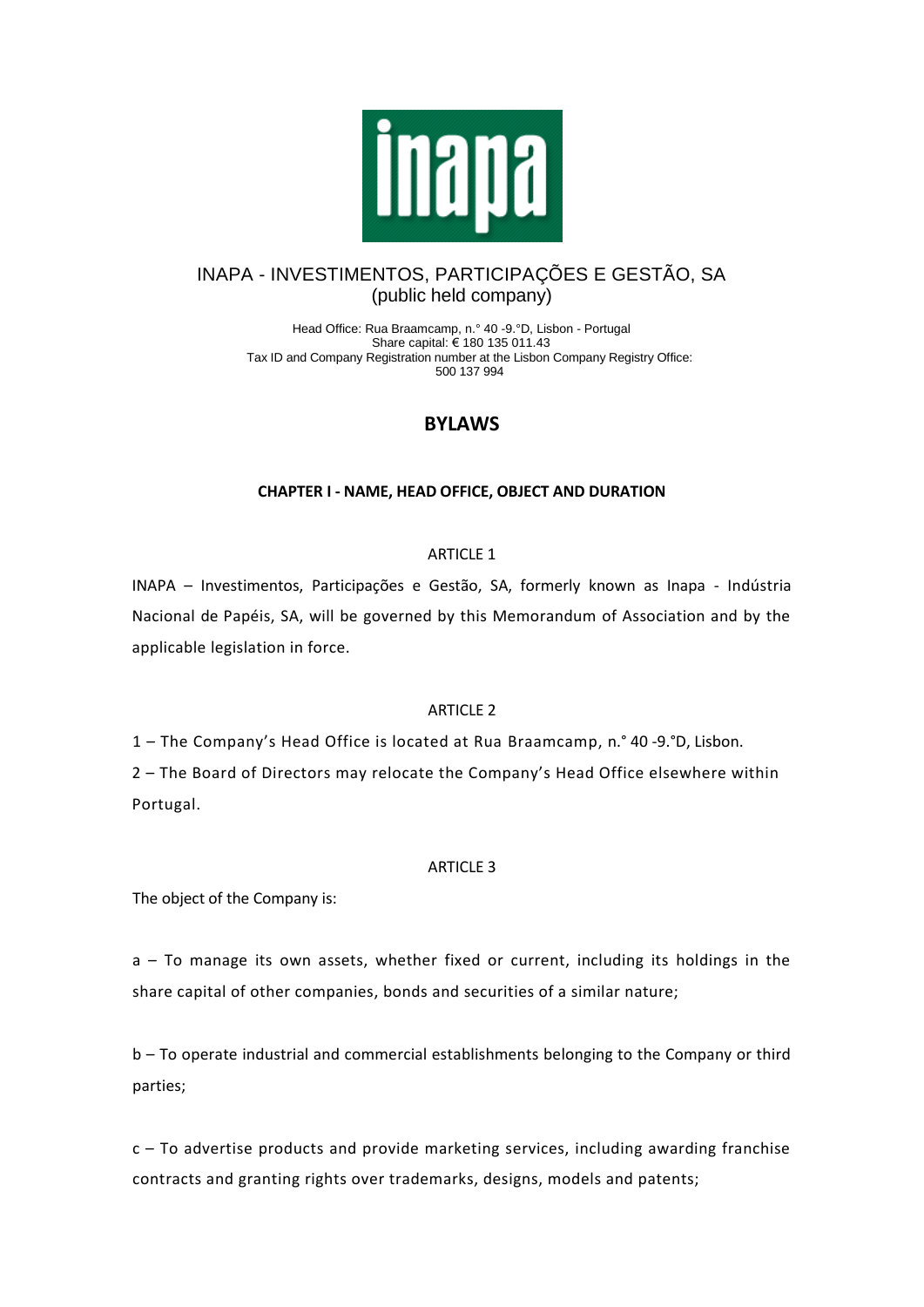d – To provide support services for companies in general.

## ARTICLE 4

The Company may purchase shares in limited liability companies, whether their object is the same or not, and in companies regulated by special laws, as well as participate in enterprise groupings.

## ARTICLE 5

The Company shall exist in law for an indefinite period of time, commencing for all effects from the date of its constitution on November 24, 1965.

# **CHAPTER II SHARE CAPITAL**

#### ARTICLE 6

The share capital is €180 135 011.43 (hundred and eighty million, hundred and thrity five thousand and eleven Euros and forty three cents), divided into 150 000 000 (one hundred and fifty million) ordinary shares and 300 984 041 (three hundred million nine hundred and eighty thousand and forty one) preferred shares with no voting right, all with no face value and fully paid-up.

### **ARTICLE 7**

1 – The Board of Directors may increase the share capital one or more times, by means of cash payments, up to a maximum of €225 000 000.00 (two hundred and twenty five million Euros), through preferred shares with no voting right and a priority dividend of 5% of subscription value, with a subscription reserve to current shareholders.

2 – When the power granted in the item above is exercised, subject to favorable prior opinion from its Audit Committee, the Board of Directors will define the subscription conditions for the new shares.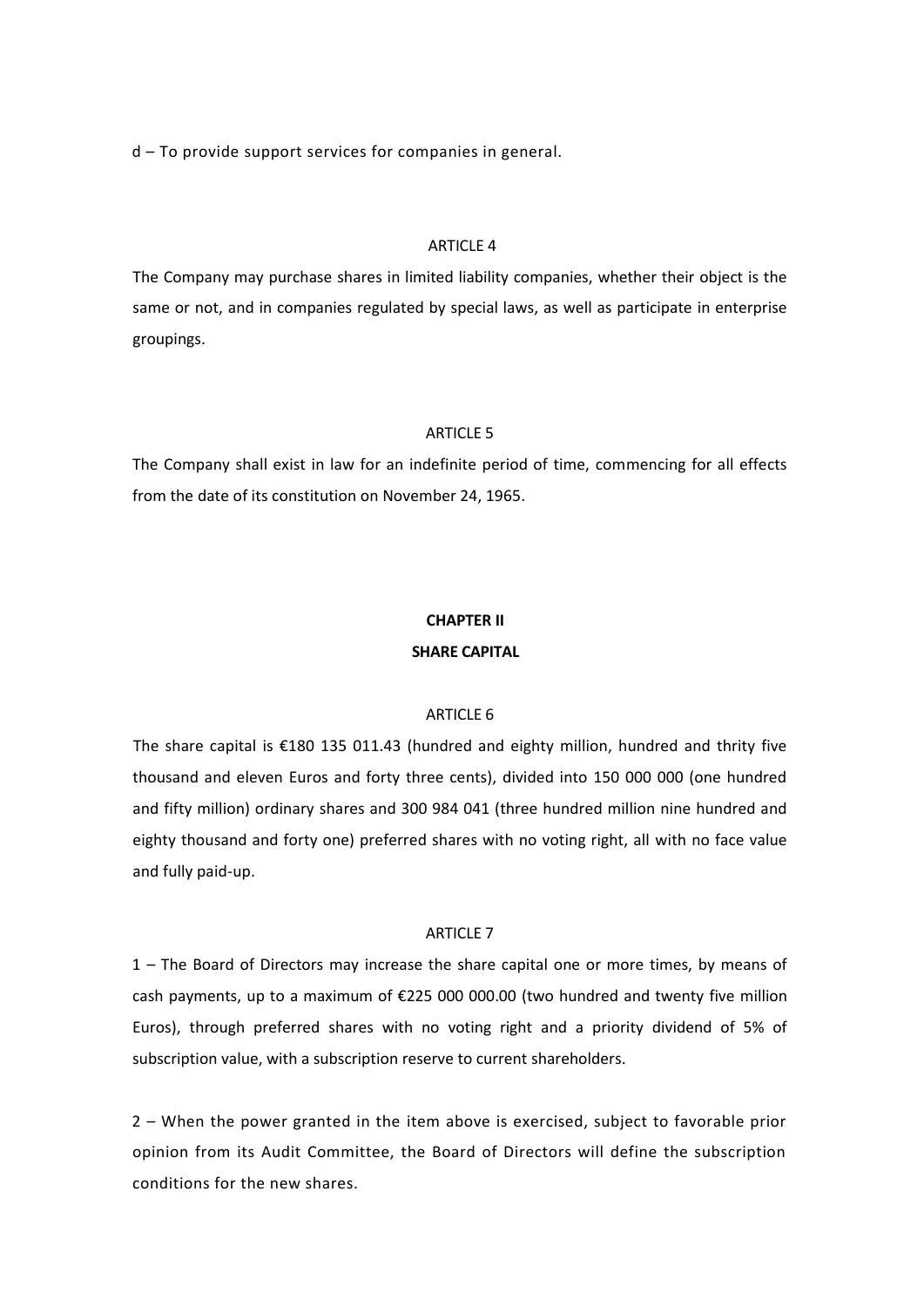#### ARTICLE 8

1 – Shares will be registered or held as bearer shares, under the terms of the applicable legislation in force, and reciprocally convertible, with the shareholder responsible for any conversion expenses.

2 - Certificates of one, five, ten, twenty, fifty, one hundred or more shares may be issued.

3 - The company can issue non-voting preference shares, redeemable preference shares or any other legally allowed type of share.

#### ARTICLE 9

Within the limits permitted by company law, the Company may acquire treasury shares and use them in operations that serve the Company's interest.

# **CHAPTER III BONDS AND OTHER SECURITIES**

#### ARTICLE 10

1 – Under the terms of the applicable legislation in force, the Company may issue registered and bearer bonds, or other securities of the same or similar nature, by a simple decision of the Board of Directors.

2 – The Company may also, under the terms of the applicable legislation in force, issue convertible bonds, warrant-linked bonds, non-voting preference shares, redeemable preference shares or other instruments of the same or similar nature.

#### ARTICLE 11

By decision of the Board of Directors and within the limits permitted by law, the Company may purchase its own bonds, participation units or other similar securities and use them in operations that serve the Company's interest.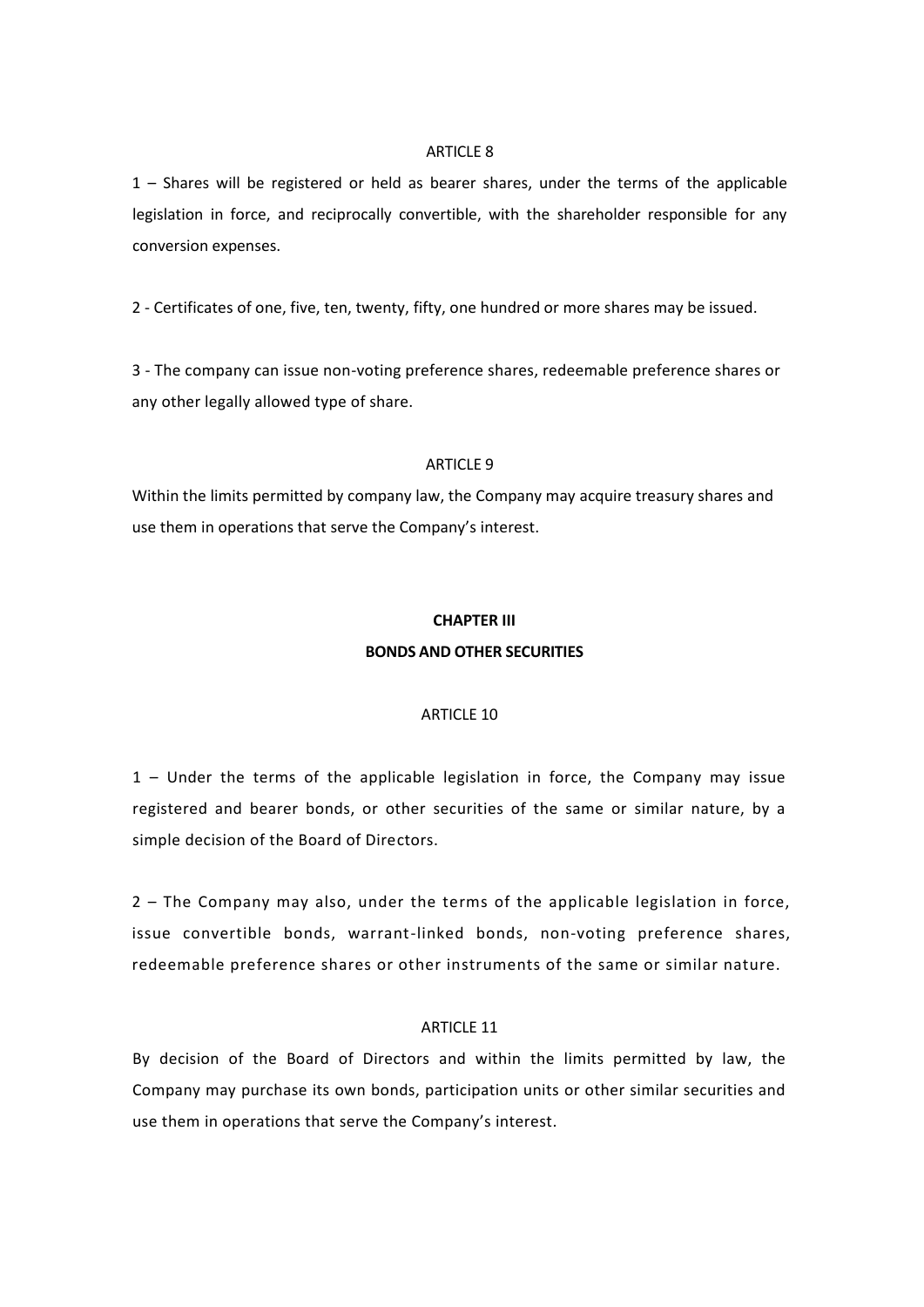#### **CHAPTER IV**

#### **GENERAL MEETING, COMPANY MANAGEMENT AND SUPERVISION**

#### ARTICLE 12

1 – The General Meeting comprises shareholders with voting and decision-making rights, when taken pursuant to the law and these Articles of Association, are binding upon all, regardless of whether they are absent, in disagreement or incapable.

2 – In addition to its Board, the General Meetings must be attended by the members of the Board of Directors, including the members of the Audit Committee, and, at the Annual General Meeting, the Company's Statutory Auditor.

3 - Shareholders with no voting rights who are also members of the Board of the General Meeting, the Board of Directors, including members of the Audit Committee and the Statutory Auditor, may discuss table motions and participate in all other business of the General Meeting even though they cannot vote.

4 – Bondholders and shareholders with no voting rights who do not hold any of the roles mentioned in item 2 above cannot attend General Meetings

#### ARTICLE 13

1 - Shareholders who own shares in the company at least five working days before the date of the General Meeting may exercise their right to vote. To this effect, registered shares should also be registered in their name in the company share register at least five working days before the meeting. In the case of bearer shares, they should be kept in the company's safe or deposited at a credit institution or other entity recognised by law for this effect, and the Chairperson of the Board of the General Meeting should be notified of this deposit and the number of shares in question at least three working days before the aforementioned meeting. The shares should remain in the possession of the shareholder until the date of the General Meeting.

Shares will be blocked only until the close of business of the session of the General Meeting in question.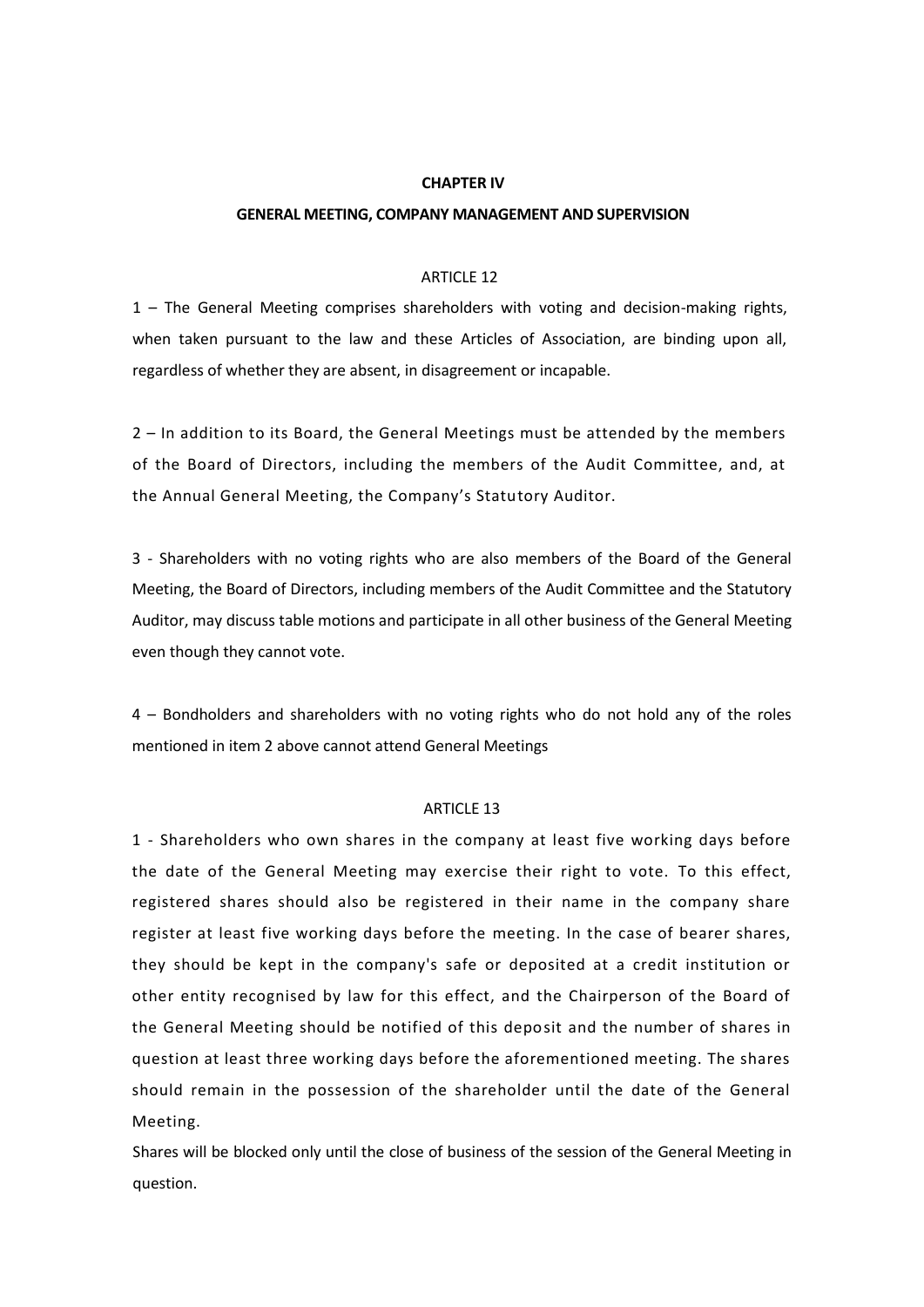In case of adjournment of the General Meeting for a period of more than five working days, shareholders who intend to participate and exercise their right to vote in the session at which business is due to be resumed, should inform the Chairman of the Board of the General Meeting at least three working days before the session, of the number of shares they maintain in deposit at the credit institution or other legally recognised entity for this effect five working days prior to business resuming.

2 - Shareholders may exercise their voting rights by post. To do so, they should address a registered letter with recorded delivery to the Chairman of the Board of the General Meeting at least three working days prior to the date of the session of the General Meeting in question.

3 – Postal votes count towards forming the quorum for the General Meeting. The Chairperson of the Board of the General Meeting is responsible for checking the authenticity and regularity of these votes, as well as ensuring their confidentiality until the time of the vote. Postal votes are considered revoked if the shareholder or their representative attends the General Meeting.

4 – Postal votes for motions tabled after these votes have been issued count as 'no' votes. 5 – Each share registered or deposited under the terms set forth in item 1 of this article gives the right to one vote.

## ARTICLE 13 A

1 – During the time horizon in which the preferred shares have voting right, according to article 342 n.º3 of the Commercial Code, it will not be considered the votes from one shareholder, in his name or representing other, which exceed one third of the total votes of the share capital.

2 – The effect of the previous paragraph, are applicable to:

- a) The voting rights of one shareholder, under the terms of paragraph 1 of article 20 of the CVM Code, or the norm that replaces or substitutes it.
- b) The voting rights corresponding to the shares hold by a shareholder that is subject to a common domain.

3 – In the case of a limitation referred on paragraph 1 affects several shareholders, the limitation is applied proportional to the shares held by each entity.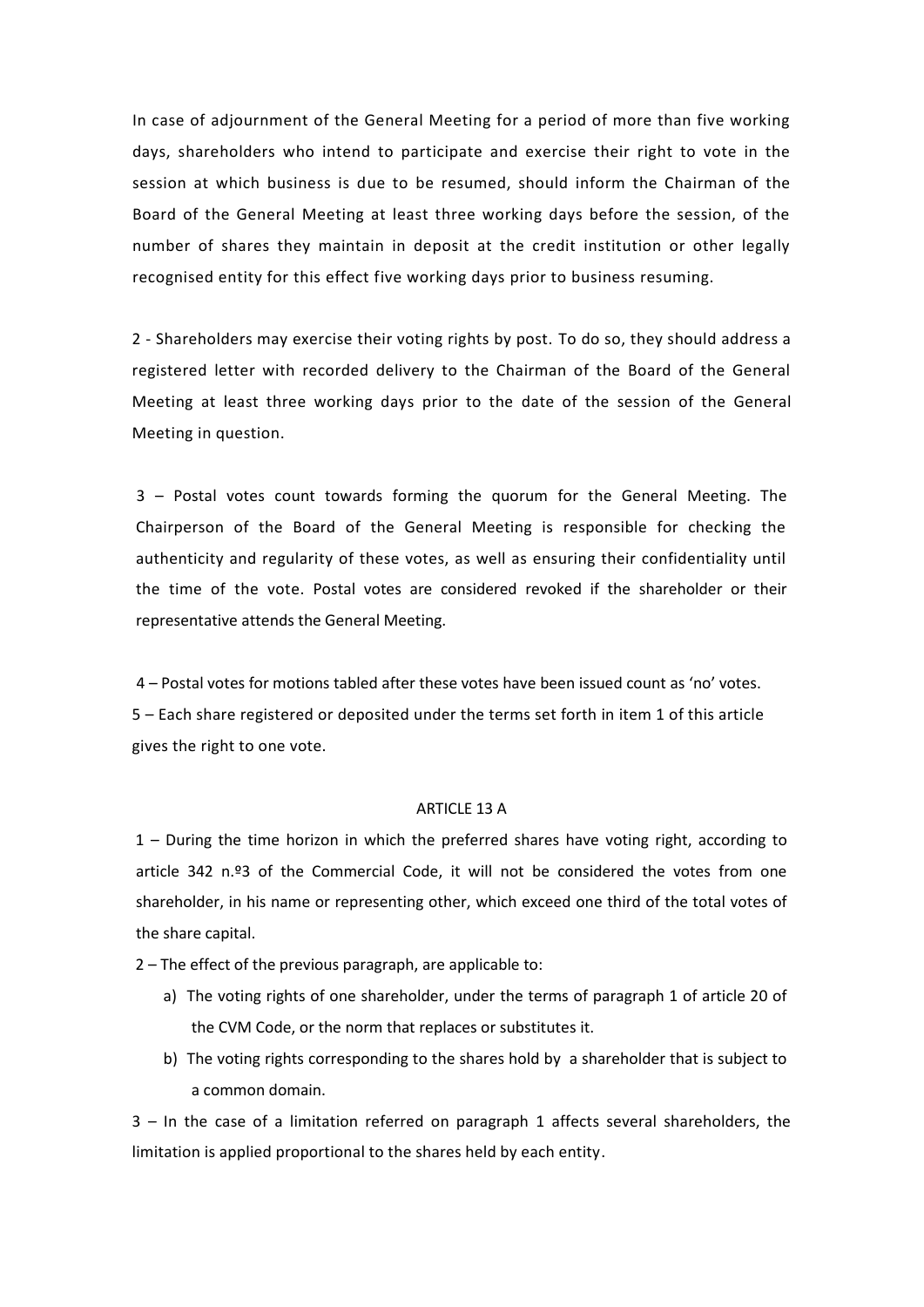4 – The limitation of voting rights applies to all deliberations, including those that according to the low or the bylaws require a qualified majority of the share capital.

5 – The shareholders that hold a percentage higher than the threshold referred on paragraph 1 maintain the information duties relative to acquisition or sale of qualified stakes according to thresholds defined by law.

6 – The Board of Directors submits every five years a proposal to the General Meeting to change or maintain the current disposition, without super quorum requirements regarding the quorum required by law suppletively.

7 – On the deliberation referred on the previous paragraph, all issued votes are considered, not being considered the limitation on the counting of votes.

#### ARTICLE 14

1 – The Board of the General Meeting comprises a Chairperson and a Secretary.

2 – A Vice-Chairperson, to replace the Chairperson in case of absence or impediment, and a second Secretary may also be elected by the General Meeting if deemed necessary.

3 – The members of the Board of the General Meeting may not be shareholders, but must fulfil the requirements set forth in Article 374 of the Company Code.

#### ARTICLE 15

The shareholders should hold an annual General Meeting within the terms and deadlines set forth in Article 376 of the Company Code, to evaluate the company's management and supervision for the financial year ended and for the other purposes described in the aforementioned provision. They should also meet on an extraordinary basis, pursuant to Article 375 of the Company Code, whenever required to do so by law, when the Board of Directors or Audit Committee deems necessary, or at the duly substantiated request of shareholders who possess shares corresponding to at least 5% of the share capital.

#### ARTICLE 16

1 – Shareholders with voting rights can appoint a representative at General Meetings by simple letter of proxy addressed to the Chairperson of the Board of the General Meeting and delivered at least three working days prior to the date set for the meeting.

2 – The Chairperson of the Board of the General Meeting may request notarisation of the signatures on the aforementioned letters in case of any doubt as to their authenticity.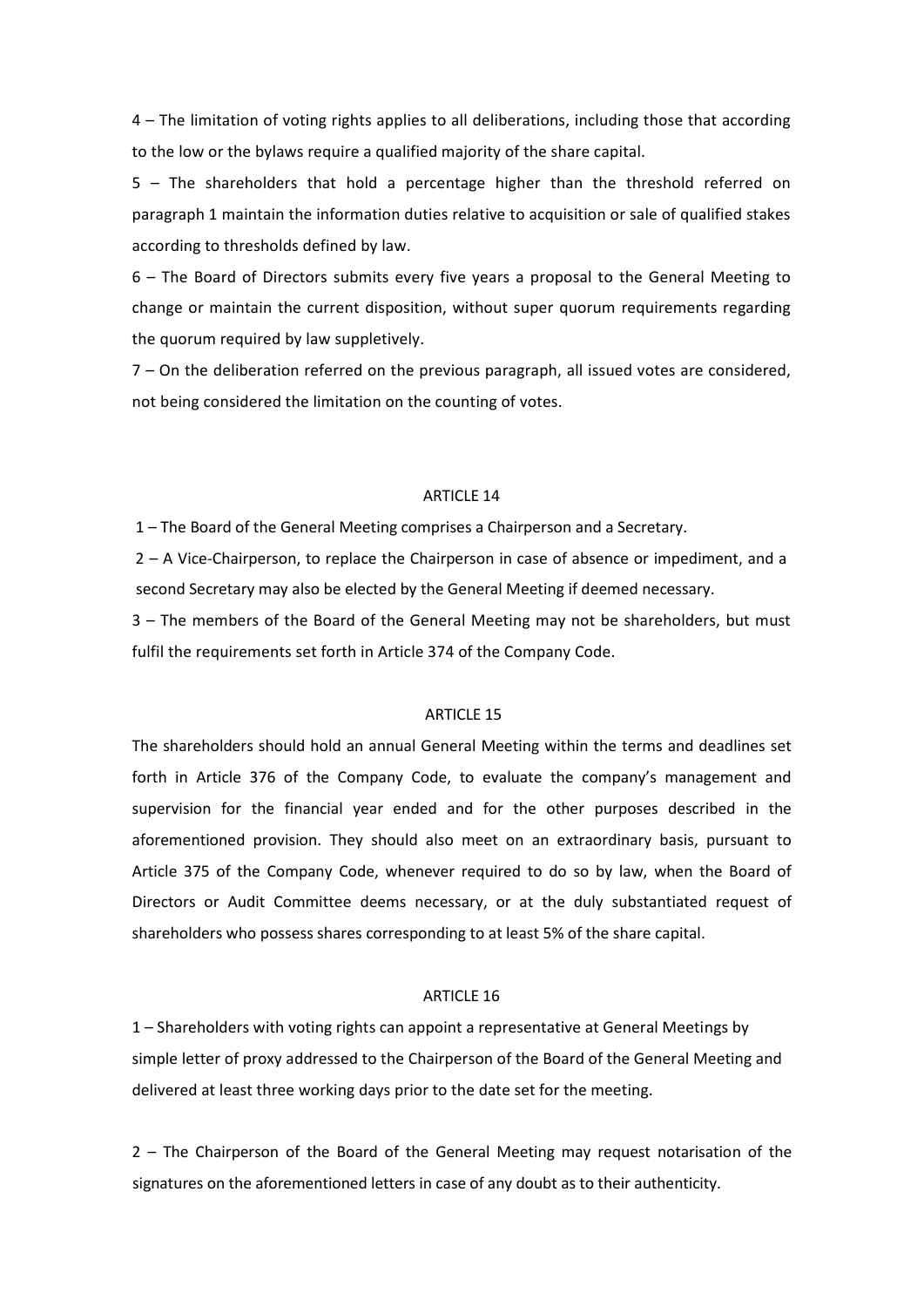3 – Incapable persons and corporate bodies shall be represented by those legally appointed to do so. They may, however, delegate this representation under the terms of item 1.

4 – The documents providing evidence of the legal representation described in the item above should be presented by the same deadline set forth in item 1 to the Chairperson of the Board of the General Meeting, who may request notarisation of the relevant signatures.

#### ARTICLE 17

1 – The General Meeting will be held at the Company's Head Office or at another location in Portugal chosen by the Chairperson of the Board of the General Meeting. The meeting may not be held remotely using communications technology.

2 – The General Meeting may proceed on first call when attended by shareholders or proxies whose shares represent at least one third of the share capital.

3 – The General Meeting is valid on second call regardless of the number of shareholders or proxies present and the amount of share capital their shares represent.

4 – The call to a General Meeting may include a fixed date for a second meeting in case a quorum is not reached at the first meeting, as long as there is more than 15 days between the two dates.

#### ARTICLE 18

1 – The company is managed by a Board comprising between five and twelve members, elected at the General Meeting.

2 – The shareholders who vote against a motion to elect the Directors have the right to appoint one Director, as long as this minority represents at least 10% of the share capital.

3 - In order to enact the provision in the item above, the election will take place by a vote of the aforementioned minority at the same meeting, and the Director thus elected will automatically substitute the least voted person on the winning list, or, in case of a tie, the person in last place on that same list.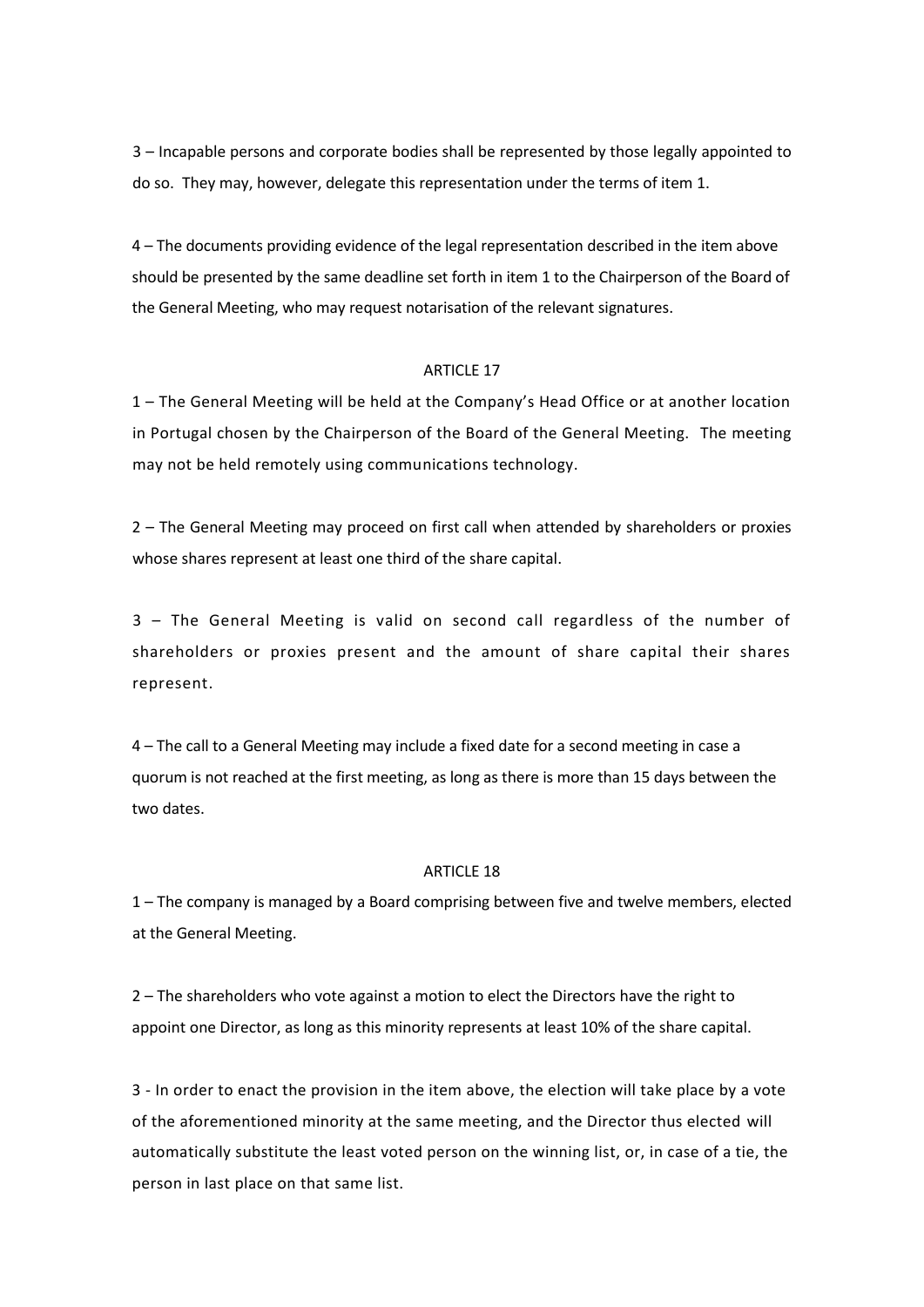4 – The Chairperson of the Board of Directors will be appointed at the General Meeting and will be responsible for calling and chairing meetings of the Board of Directors. He/she will have the casting vote and may appoint from amongst its members a Vice-Chairperson to replace him/her in case of absence or impediment.

5 – The Board of Directors may delegate the day-to-day management of the company to one or more Directors or an Executive Committee

6 – Directors who are unable to attend may be represented by another Director, at meetings of both the Board of Directors and Executive Committee.

7 - If the Board of Directors is composed of fewer members than the maximum set forth in item 1 of this article and it deems it necessary for the management of company business to increase the number of Directors, it may appoint two new members prior to the next scheduled annual General Meeting. Clearly, this must not result in more than the limit of twelve members for the Board of Directors as stipulated in these articles of association.

The first annual General Meeting to be held after such appointment will either confirm or reject the advice of the Board of Directors with regard to the number of Directors. If the instruction is confirmed, the appointment of the new members will be ratified.

8 - If a Director fails to attend more than two meetings of the Board of Directors in a calendar year without good reason accepted by the latter, this will be considered definitive absence of the Director in question.

9 - The Board of Directors will elect replacements for any members deemed definitively absent, dismissed under the terms of the law, or who resign their post. Any replacements thus made will remain in force until the end of the term to which the members of the Board of Directors who made the selection were elected, unless the selection is not ratified by the first subsequent General Meeting. Replacements must be submitted to the General Meeting for approval, as stipulated by Article 393(4) of the Company Code.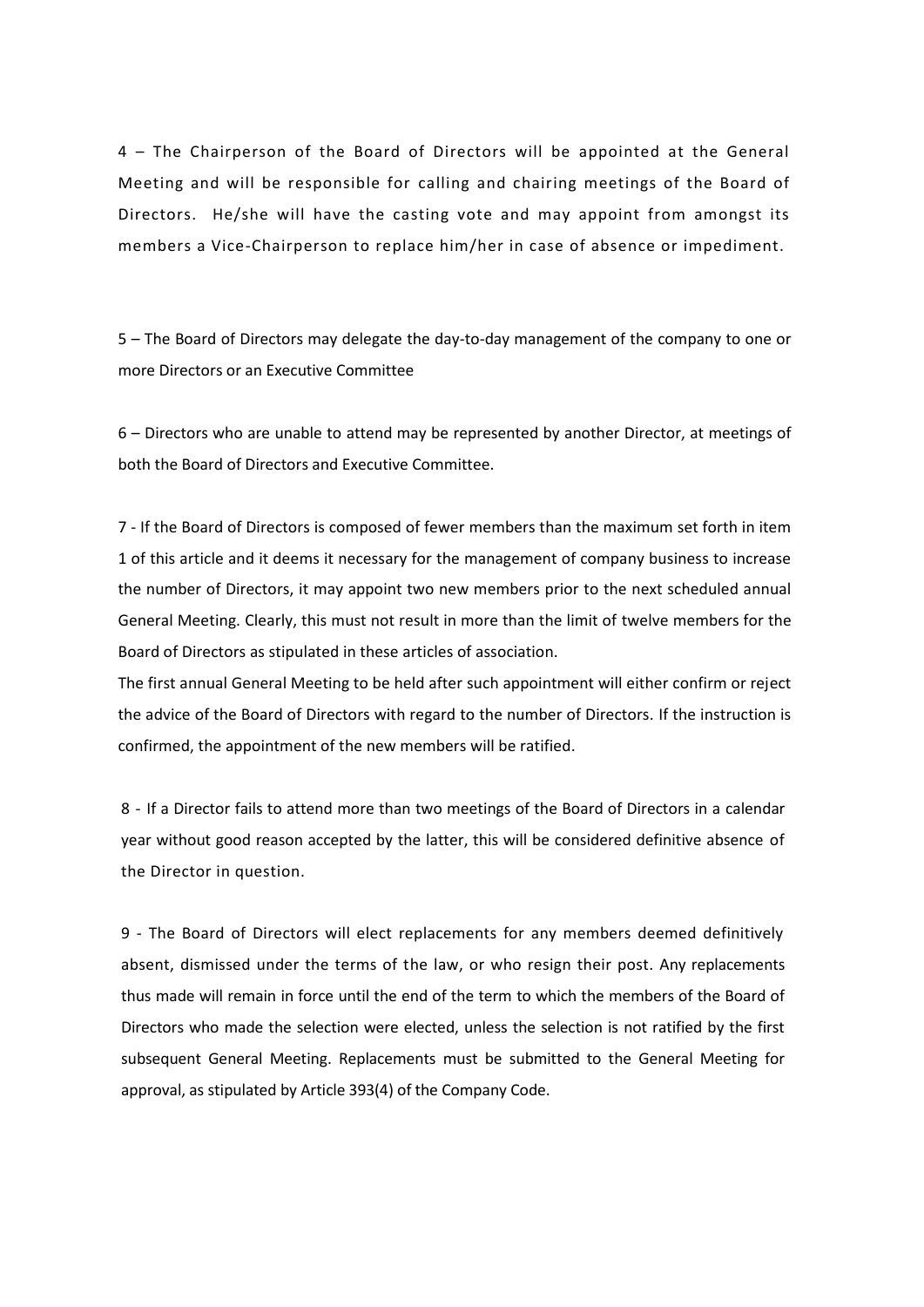10 - The Board of Directors will normally meet at least once a quarter and whenever called upon by its Chairperson, either on his/her own initiative or at the request of the Chairperson of the Executive Committee or two members of the Board of Directors.

## ARTICLE 19

1 – The liabilities that each Director may incur in the performance of his/her duties should be covered by a guarantee in a legally permitted form.

2 – The guarantee should be obtained within thirty days of the Director's election or appointment and maintained until the end of the year following that in which the Director ceases duties, for whatever reason.

3 – The guarantee shall be for the minimum amount set by law if the General Meeting does not stipulate a higher figure. It may be replaced by an insurance policy in favour of the indemnity holders, whose costs may not be borne by the Company except for the part in excess of the minimum set by law.

### ARTICLE 20

Notwithstanding the specific powers assigned by law to the Audit Committee, the Board of Directors is responsible for exercising, in a general sense, the broadest powers of management, as well as representing the Company in and out of court, both actively and passively, and acting in such a way that serves to fulfil the Company's object, in particular:

- a Building, maintaining, transferring or closing establishments, factories, laboratories and workshops;
- b Setting up, maintaining, transferring or closing offices, branches, agencies and any other type of corporate representation;
- c Purchasing, selling and pledging in whatever form company shares or bonds or other securities of the same or similar nature;
- d Purchasing, selling or pledging in whatever form shares, stakes, bonds or other securities of the same or similar nature in other companies, as well as public debt securities;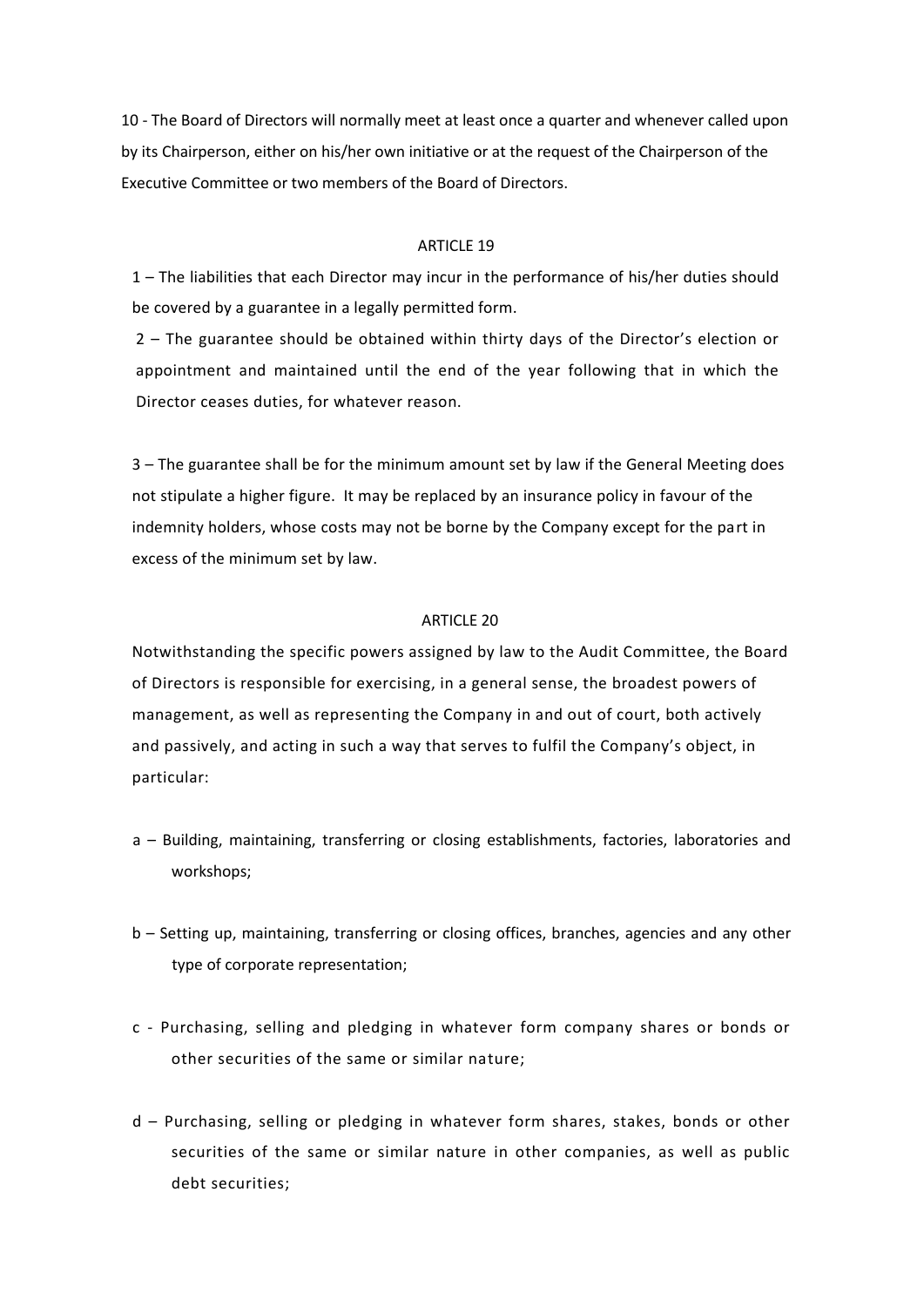e – Purchasing and selling other non-fixed assets, as well as pledging them in whatever form;

f – Purchasing fixed assets, as well as selling or pledging them for acts or contracts, including in provision of real guarantees, subject to obtaining a favourable prior opinion from the Audit Committee;

g – Admitting, waiving or settling legal claims, as well as submitting to arbitrations;

h – Appointing proxies under the terms of the law;

i - Performing any other functions described in these Articles of Association and the law.

### ARTICLE 21

1 – The Company is under obligation by the signature of two Directors.

2 – Ordinary acts may be signed by only one Director

## ARTICLE 22

1 – The Audit Committee of the Board of Directors and a Statutory Auditor will be responsible for the oversight of company business.

2 – The members of the Audit Committee are appointed by the General Meeting.

3 – The Company's Statutory Auditor is appointed by the General Meeting, at the suggestion of the Audit Committee.

4 – The Audit Committee of the Board of Directors will comprise of three members who fulfil the applicable legal requirements, one of whom will act as Chairperson, to be appointed by the General Meeting from among the members of the Board of Directors.

5 – The Chairperson of the Audit Committee is responsible for calling its meetings, on his/her own initiative or if requested to do so by any of its other members, as well as administering the agenda. He/she possesses the casting vote in case of a tie when voting.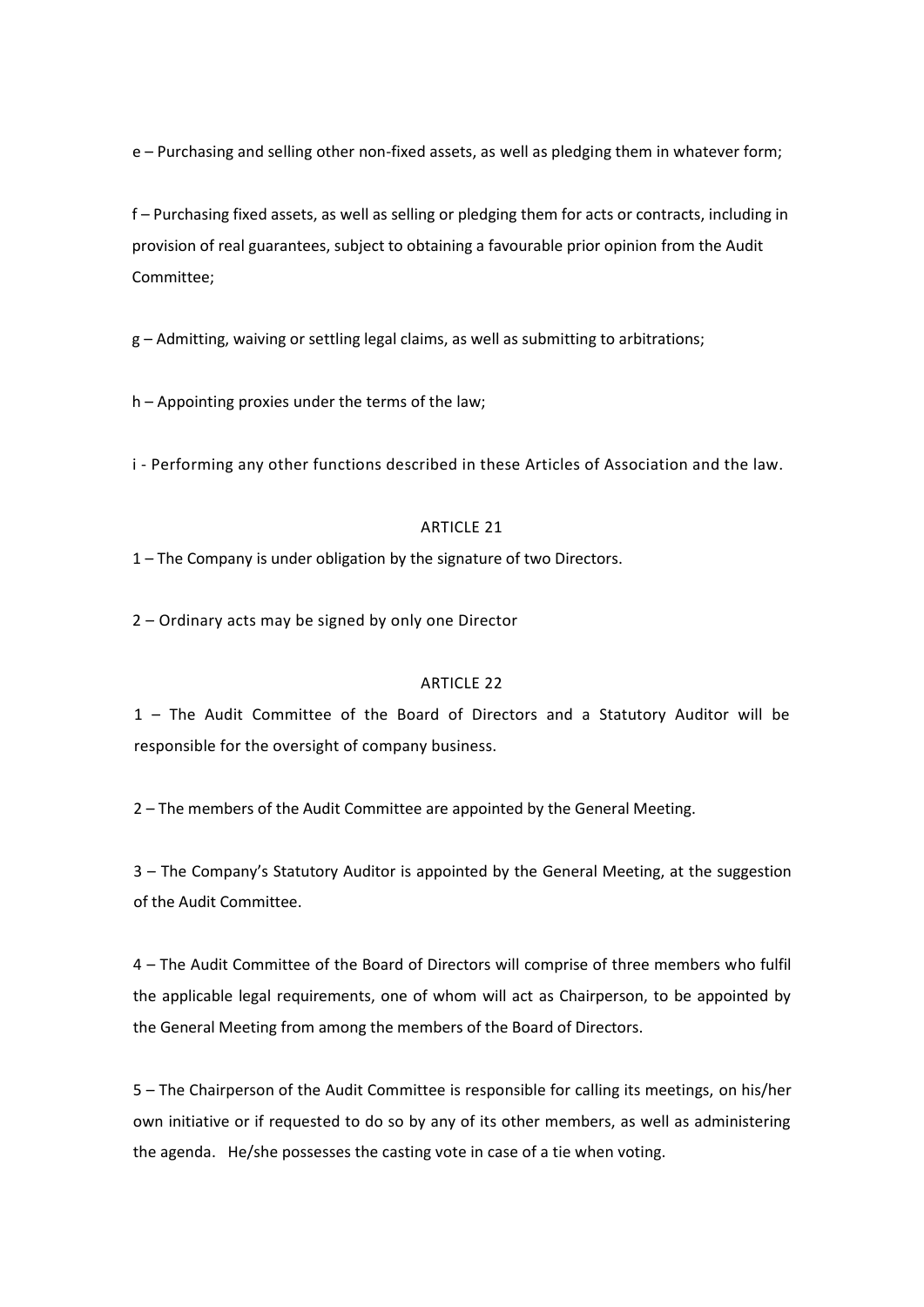6 – The Audit Committee will normally meet at least once every two months.

7 - If a Director fails to attend more than two meetings of the Audit Committee in a calendar year without good reason accepted by the latter, this will be considered definitive absence of the Director in question, implying loss of his/her position as Director.

## ARTICLE 23

The members of the governing bodies and their replacements shall be elected every three years by the General Meeting, and may be re-elected when this is not prevented by law.

## ARTICLE 24

Notwithstanding the powers specifically attributed by law to other bodies, in particular the Audit Committee, the salaries of members of the governing bodies, whether monthly or otherwise, will be allocated and set by a committee composed of three members elected for the purpose by the General Meeting every three years. Re-election is permitted for one or more terms.

## ARTICLE 25

1 – If a body corporate is elected to the Board of the General Meeting, it will be represented in the performance of this role by the person it appoints or who is legally responsible for such.

2 – If elected to the Board of Directors, a body corporate should appoint an individual to perform this role in their own name. The individual and the body corporate will be held jointly responsible for his/her acts.

## ARTICLE 26

The Board of Directors will appoint a Company Secretary, who will have the duties and responsibilities set forth in the law.

## **CHAPTER V**

## **FINANCIAL YEARS AND APPROPRIATION OF PROFITS**

## ARTICLE 27